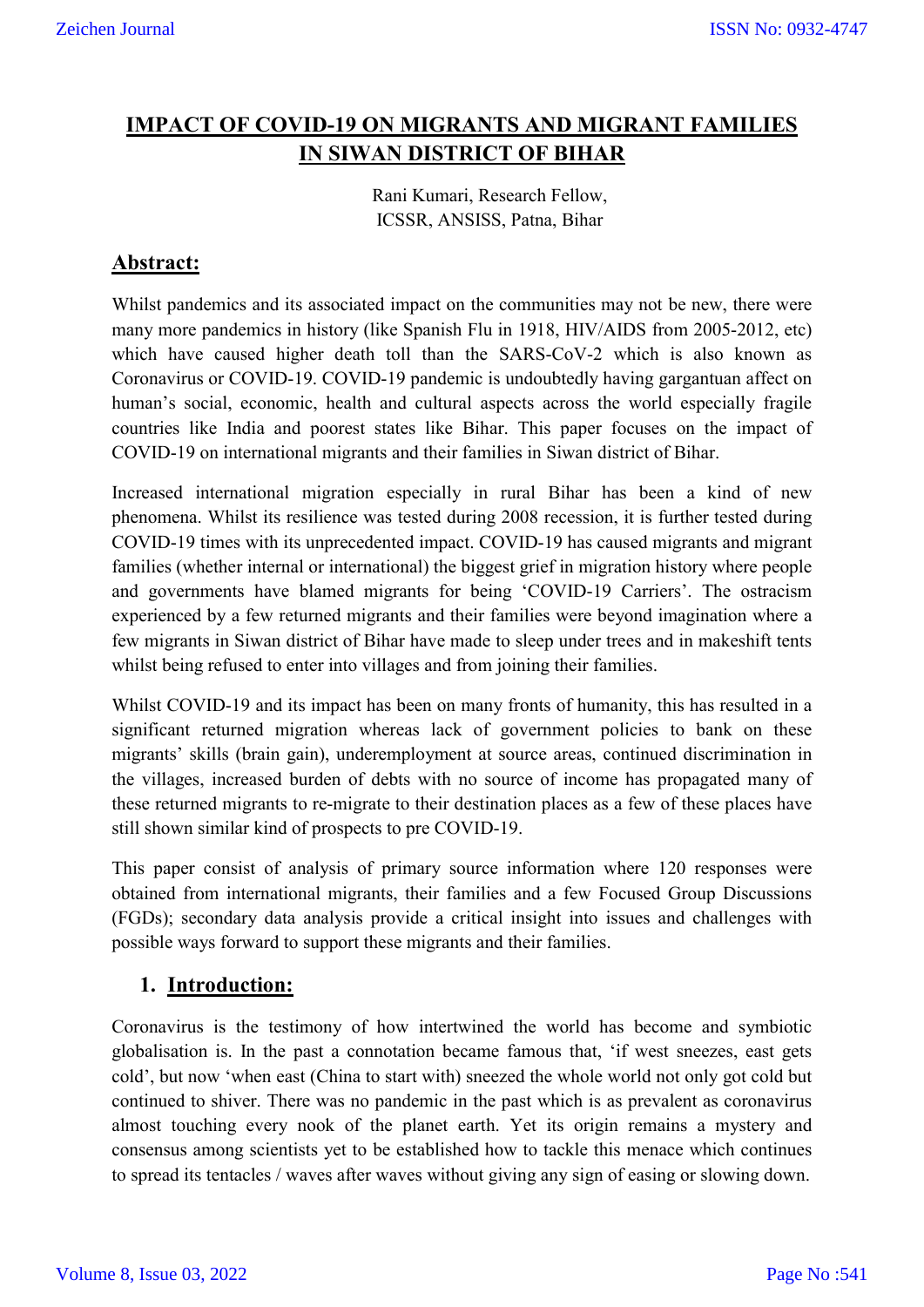As of 05<sup>th</sup> January 2022 World Health Organisation (WHO) updated that, there are 2.9 billion confirmed cases in the world with 54,46,753 recorded deaths whereas India has 35 million confirmed cases and 4,82,017 reported deaths. Bihar has 72,900 confirmed cases and 12,096 deaths. Whilst the arguments have been made that, lockdowns imposed since the onset of COVID-19, community transmission is still continues with the advent or new variants like Delta and Omicron etc. In May 2021 when the lockdown was imposed scores of internal migrants returned to their respective villages in states like Uttar Pradesh (UP), Odisha, Chhattisgarh, Jharkhand, West Bengal and Bihar etc. This has caught world's media attention depicting internal / seasonal migrants' plethora of walking on foot or cycling for hundreds of kilometres to almost 400 migrants got killed between March to May 2020 due to various causes including starvation, exhaustion, lack of medical care and accidents (road and train).

World Migration Report, 2020 reported 272 million international migrants whereas almost 6 percent (17 million) of them are Indians. This figure also includes students, workers and their family members such as spouses, parents etc. Half of the Indian international migrants are in six Gulf countries such as Qatar, Bahrain, Oman, UAE, Kuwait and Saudi Arabia. Prof D M Diwakar informed that, the world economy which has been brought back on track after 2008 global meltdown is witnessing a major setback following lockdowns imposed by many countries.

Dilip Ratha, Lead Economist, Migration and Remittances, World Bank argued that, the coronavirus crisis is going to produce unprecedented levels of effects on the migrant economy. Because of social distancing and the lockdown, businesses are mostly shut and a lot of people are stranded. Significant decline in demand for oil has been an additional pressure on the economy of the Gulf countries. This could also lead to international migrants not being able to work and send remittances to home or even may be eventual return to their home countries as they cannot afford to stay in destination country.

At the juncture of world swamped with coronavirus whereas COVID-19 has been labelled as 'disease of migrants'. This notion is having rippling effects on migrant population whether they are internal or external (international) migrants. Sporadic media reports have been received that migrants are subjected to discrimination and ostracism in local areas especially in villages where awareness about this pandemic is low and surrounded by fears and distrust.

Although it is a general conception that, Southern Indian states likes Kerala, Tamil Nadu, Telangana and Andhra Pradesh that may be at risk due to return migration from the Gulf, e-Migrate portal managed by Ministry of External Affairs shows that in 2019, 14 of the top 20 emigrating districts were in Uttar Pradesh (11) and Bihar (3), with the popular destination countries being UAE, Saudi Arabia, Qatar, Oman, Kuwait, and Bahrain. Migration expert Professor Chinmay Tumbe, Indian Institute of Management (IIM) – Ahmedabad was of the view that, a few of these are possible future red zones for the spread of coronavirus when these migrants will make their eventual return journeys to their homelands.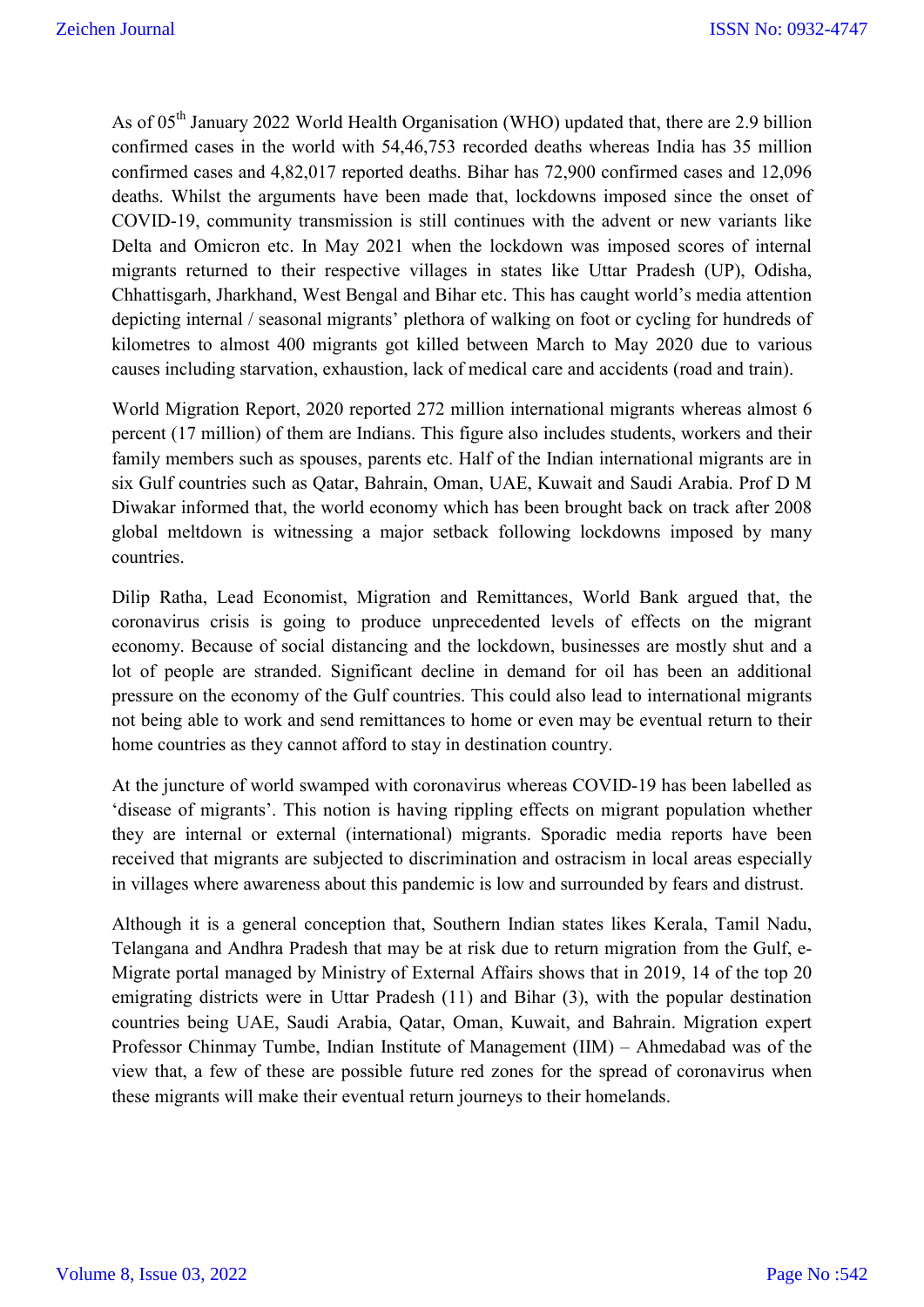#### **1. Bihar scenario with a special focus on Siwan district:**

The Gulf Co-operation Council (GCC) has almost 8.8 million Indian workforces. When the oil boom started in 1970s there has been a demand for skilled, semi-skilled and unskilled labour. Although Southern states like Kerala, Tamil Nadu and Andhra Pradesh (prior to Telangana bifurcation) set precedence to migrate to GCC; this trend is now expanded to states like UP, Bihar and Telangana. Having said that, there are hardly any studies capturing international migrants' role in the local economy, which has been a lost opportunity for policy makers in Bihar.

Due to lockdowns when the movements were hampered and media may not have much freedom in GCC countries compared to many other nations, reports about how many international migrants got stranded in GCC area; how many have lost jobs during coronavirus period; how many are forced to work; how many are unpaid; how many are on reduced wages; how many are deported or waiting to be deported and how many have been asked to leave the country was not available. Although international migration in Bihar has been a known trend for the past few decades, number of Community Based Organisations (CBOs) / Civil Society Groups working for the welfare of this cohort is almost non-existent, which results in information gap and lack of advocacy with relevant government agencies.

Most villagers in source area think that anyone who has come from outside especially if they are returning from overseas is a 'carrier of coronavirus'. These fears around migrants are not specific to rural areas as the same being reported by the media from cities, urban and semiurban areas. Whilst this is impacting the very social fabric of these intrinsic communities, government authorities need to assure people by providing right information and create open communication platforms which can prevent migrants being targeted or discriminated.

It is believed that, in March 2020 around 16,000 overseas migrants have returned to Bihar whereas the data on how many Biharis have been brought by the Government of India under the auspices repatriation flagship programme like Vande Bharat and Samudra Setu is not available.

Bihar is Agri-based economy. Although COVID-19 had hit Bihar during the yielding time of wheat and pulses in 2020 / 2021, overall its impact on Bihar's economy is not known fully. In the midst of COVID-19 political parties were busy strategising to lure migrants to remain at the villages until Bihar assembly elections in November 2020 so that their votes can be obtained. Then the ruling party even said that, Biharis no need to migrate as this is filled with many pains where it promised creating employment within the state. But there has been no sight of required economic, industrial or labour policy which could evidence these false promises made in thin air inspite of the party regained the power.

What sort of COVID-19 impacts we are looking on these local communities especially in states like Bihar where the overseas migration mostly to GCC has been a new phenomenon for the past decade or so. The below mentioned multi-fold economic, social, health and cultural impacts have been learnt from the brief analysis of research undertaken based on 120 responses obtained from Siwan district of Bihar.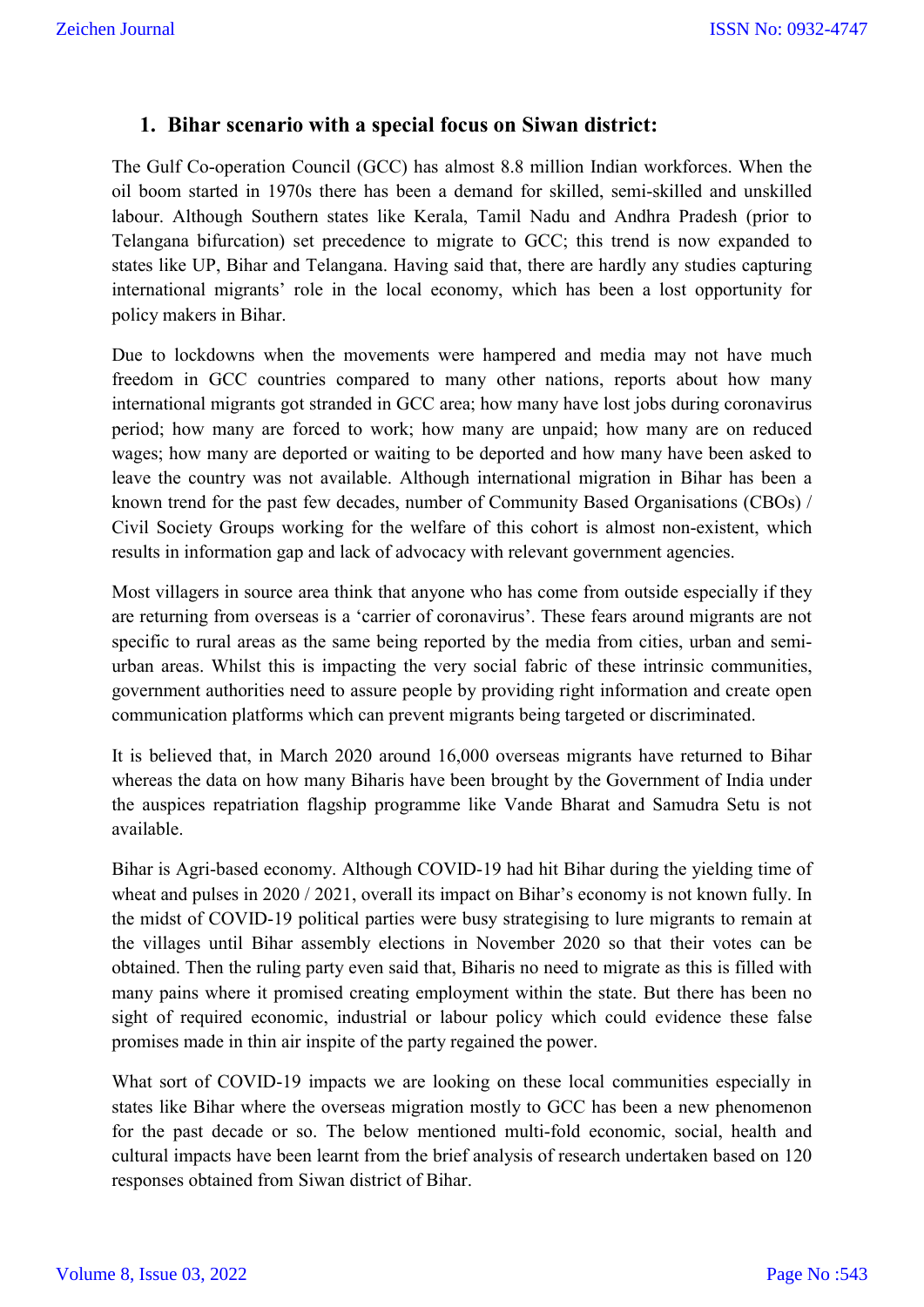| <b>Social</b> | • Impact on community cohesion<br>• Discrimination towards migrants and migrant<br>families such as access to common resources like<br>community hand pumps, social sitting areas, places<br>of worship<br>• Increased incidents of child marriage, trafficking,<br>domestic violence and child abuse etc |
|---------------|-----------------------------------------------------------------------------------------------------------------------------------------------------------------------------------------------------------------------------------------------------------------------------------------------------------|
| Economical    | • Lack of employment / redundancy / lack of money<br>• Selling assets of jewellery and white goods for<br>survival<br>• Debts and associated pressures placed on the<br>families                                                                                                                          |
|               | • Poor health facilities and assaults (physical) on<br>patients                                                                                                                                                                                                                                           |
| <b>Health</b> | • Transport to travel to distant places in times of<br>emergency<br>• Psychological impact from COVID related deaths,<br>watching news and when the pandemic is going to<br>end                                                                                                                           |
|               | . Traditional caste and cultural differences which have<br>started disappearing following the improvement in                                                                                                                                                                                              |
| Cultural      | economic conditions in the communities. However these<br>have re-appeared during the pandemic                                                                                                                                                                                                             |
|               | . Unable to give a proper send off to loved ones who have<br>lost their lives to COVID                                                                                                                                                                                                                    |

# **2. Methodology:**

One hundred and twenty respondents who have participated in this study have been selected from Raghunathpur and Barharia blocks of Siwan district of Bihar. According to e-Migrate portal of the Ministry of External Affairs, Siwan has the highest international migrants followed by Gopalganj, Patna etc. The respondents were selected using the purposive random sampling method. Semi-structured schedule and Focused Group Discussions (FGDs) have been part of this study.

Limitations of this study were – Difficulties in obtaining primary data when movements were restricted; No accurate data from the Government in regard to returned migrants via Vande Bharat Mission (VBM) and Samudra Sethu.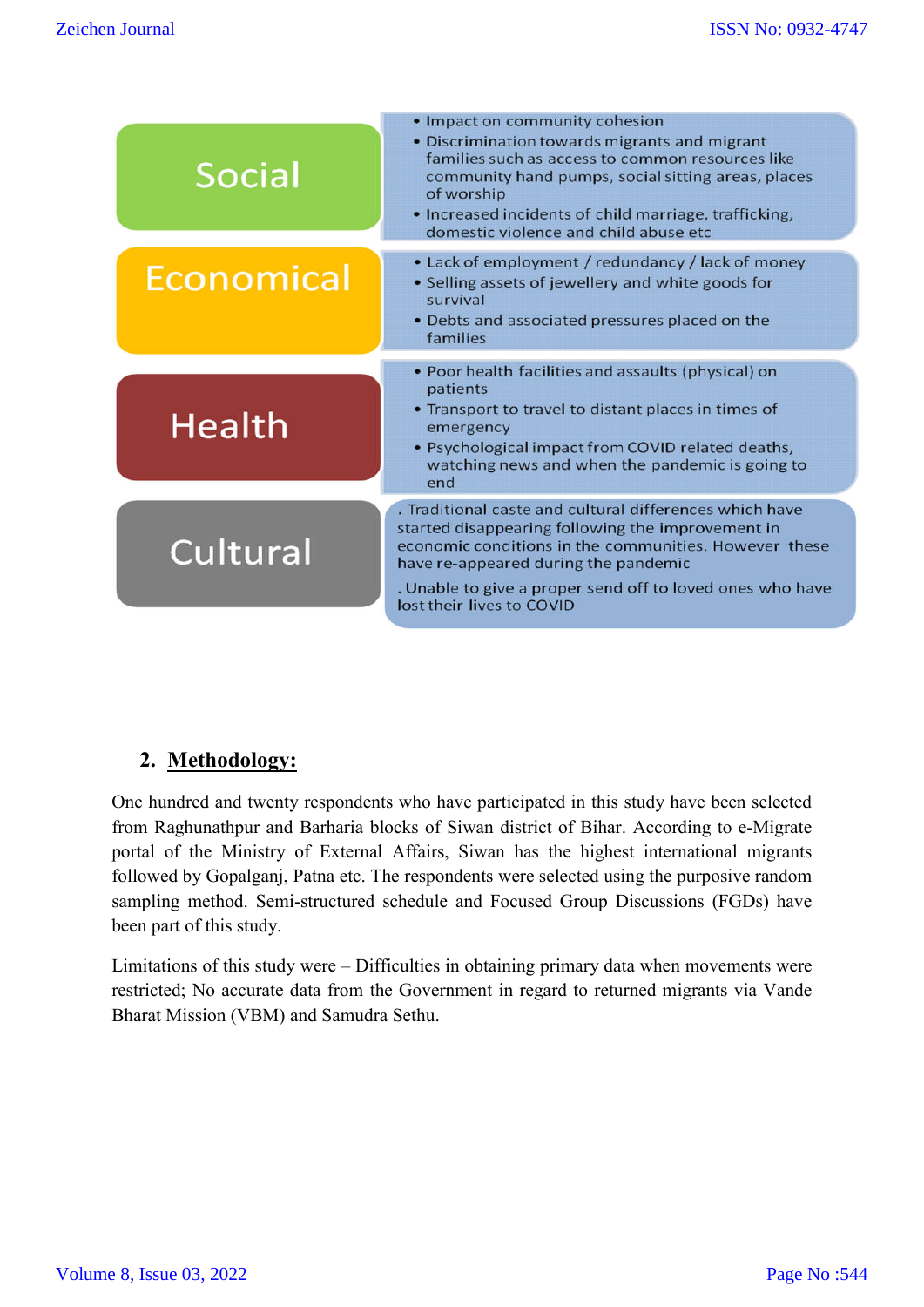**3. Analysis of the primary data as follows:**



More than half of the respondents were falling within the age group of 26-35 years which is the most productive age and India is banking on this demographic dividend as it has one of the youngest populations in the world.



76% of respondents are married which means that they leave their families behind and make lone migration. Emotional impact of this trend is yet to be explored by academicians and understood by policymakers.



36% of respondents have primary education which is the reason why Bihar's migrants occupy low-skilled or semi-skilled jobs. This also results in them have lesser income compare to their peers from states like Kerala and Karnataka. Lack of education leads to further vulnerabilities of exploitation from recruitment agents to employers in the host countries as these migrants can't understand the contractual obligations or terms and conditions attached with their employment.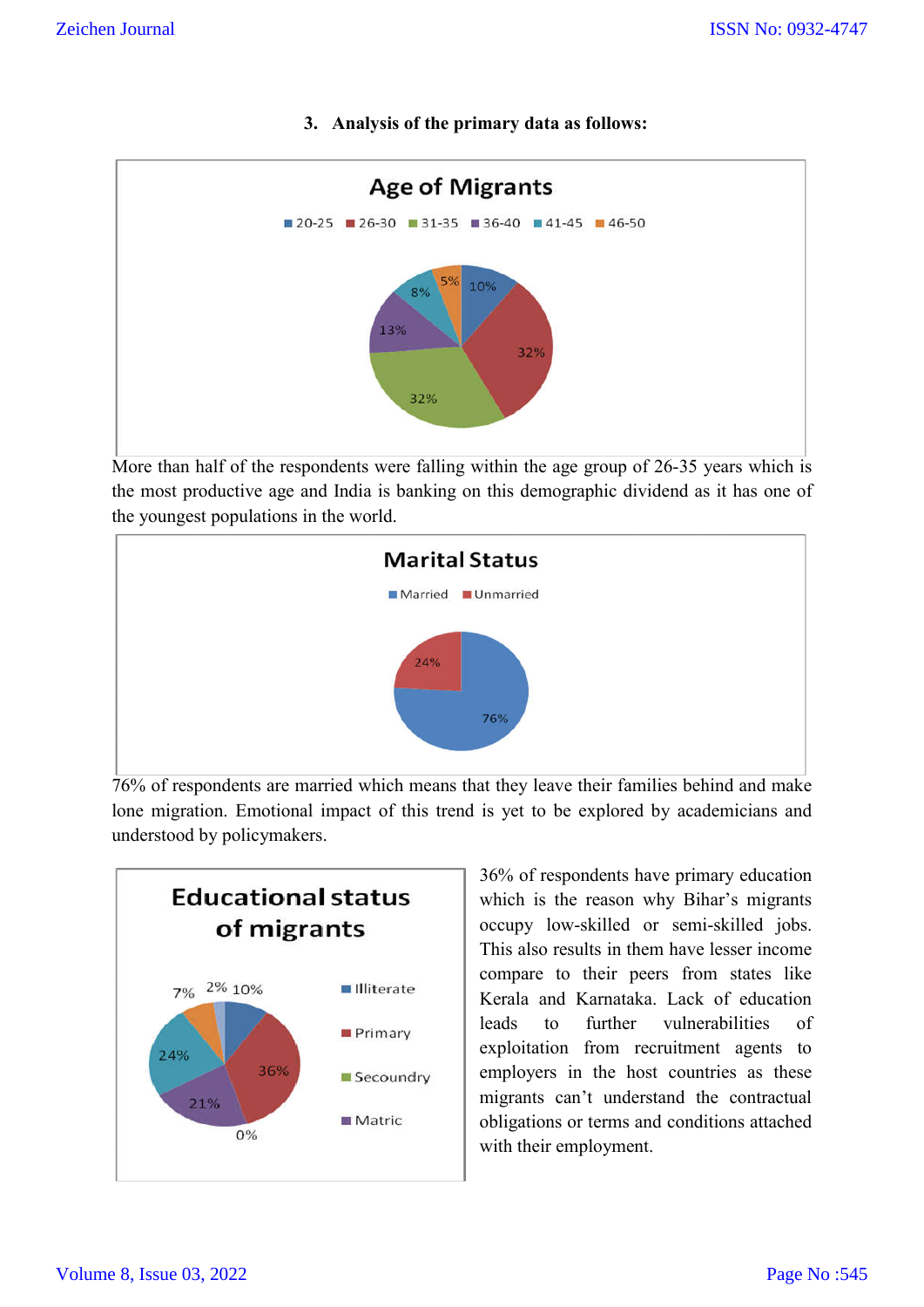

31% of the respondents informed that, they have been working overseas for over 5 years or so. This means that, irrespective of global economy slowdown post recession in 2008-09, demand for labour continued in GCC area which is providing a regular employment for Bihari migrants. This also demonstrates the heavy reliance on overseas migration in source villages of Bihar.



Whilst there were a few return migrants in our respondents, 60% of them have informed that, they have faced difficulties from source communities. It has been brought to our attention that, most of these migrants and their families were subject to discrimination as they were perceived as 'carriers of disease'. Sporadic reports of Police involvement were also noted in a few places following the complaints of migrants have arrived into their villages.

Saudi Arabia appears to be the frequenting destination followed by Oman and UAE. Almost all GCC areas have no employment welfare policies for overseas migrants that could ensure their access to social security system, decent healthcare, prevention of abuse, protection from unplanned redundancies and illegal deportations etc.



Whilst 48% of the respondents have informed that, they have lost job during coronavirus period, 36% of them also reported lack of food whilst they got stuck in destination country. This also demonstrated the poor accommodation facilities and lack of access to health systems during the period of COVID-19.

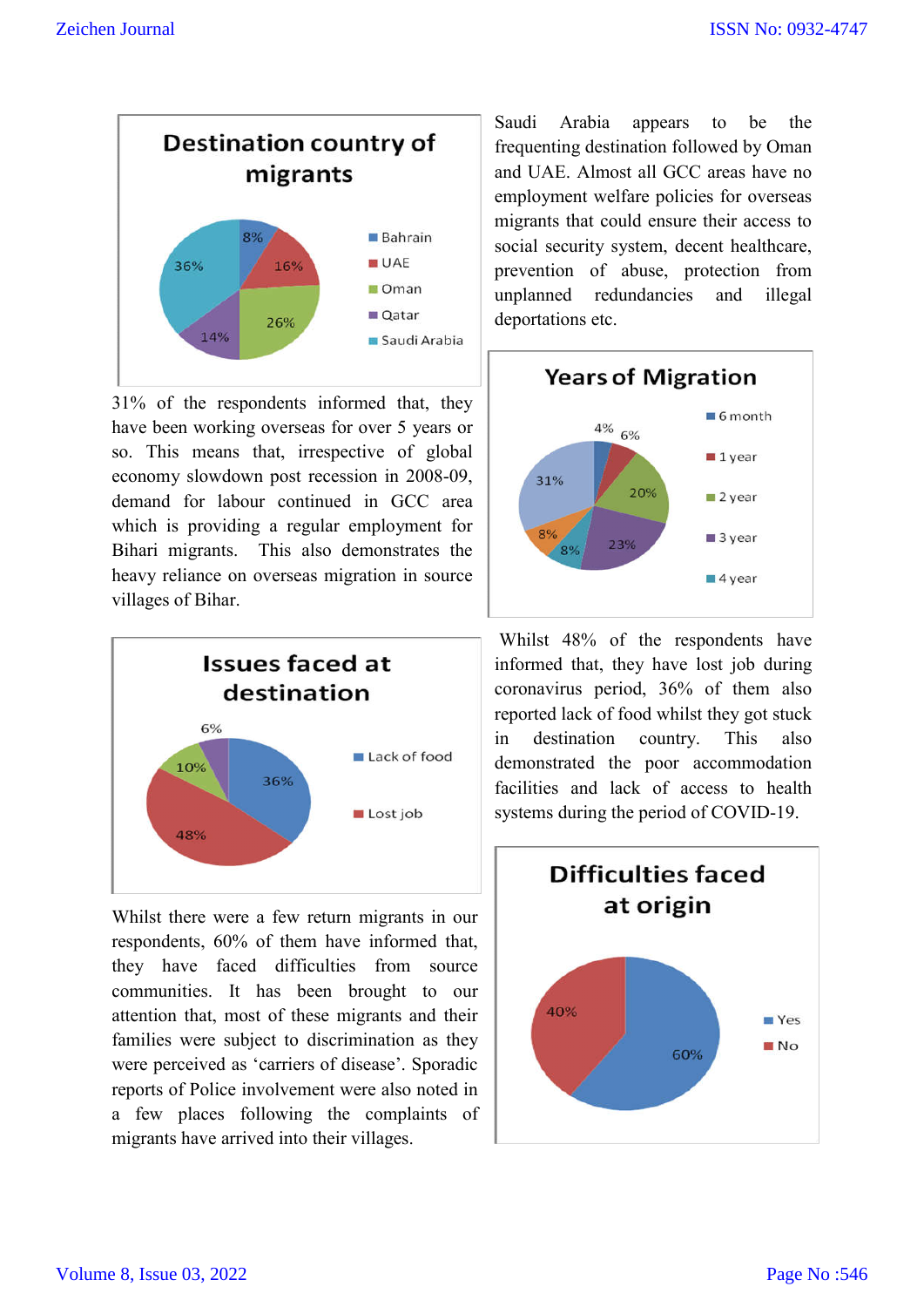

Overwhelmingly 68% of respondents informed that, they have had debts (taken from money lenders) or loans (availed from banks etc). It was also learnt that, they have had no savings which resulted in them borrowing the money as the migrants in destination aren't able to send remittances. Instead a few families reported transferring money overseas to their loved ones for their essential expenses.

This is a clear indication of how heavily remittances reliant these migrant families (72%) are. The biggest economic impact of COVID-19 has been on employment in destination resulted in job loss. This also resulted in their return to source areas and subsequent impact on their families as they will have no other source of income. A few respondents have informed of selling assets like jewellery or white goods to raise money to meet the family needs.





Majority of respondents (34%) weren't aware of what they are going to do; 20% said agriculture is a way forward whilst 12% thought to migrate within India whereas 18% of them hoped to secure an employment within the village. 8% hoped Government Schemes like MGNREGA, Pradhan Mantri Garib Kalyan Yojana (PMGKY) will support them. 8% hoped to start entrepreneurship which was a positive sign but these families needed some guidance and also some financial help to make them established in the market whilst many small, medium and large scale industries as well as family based industries got affected due to COVID-19.

Having said that, corruption in certain compartments of Bihar administration was a worry for many migrant families that, officials will create blockades for them from accessing these well-intended provisions for their welfare.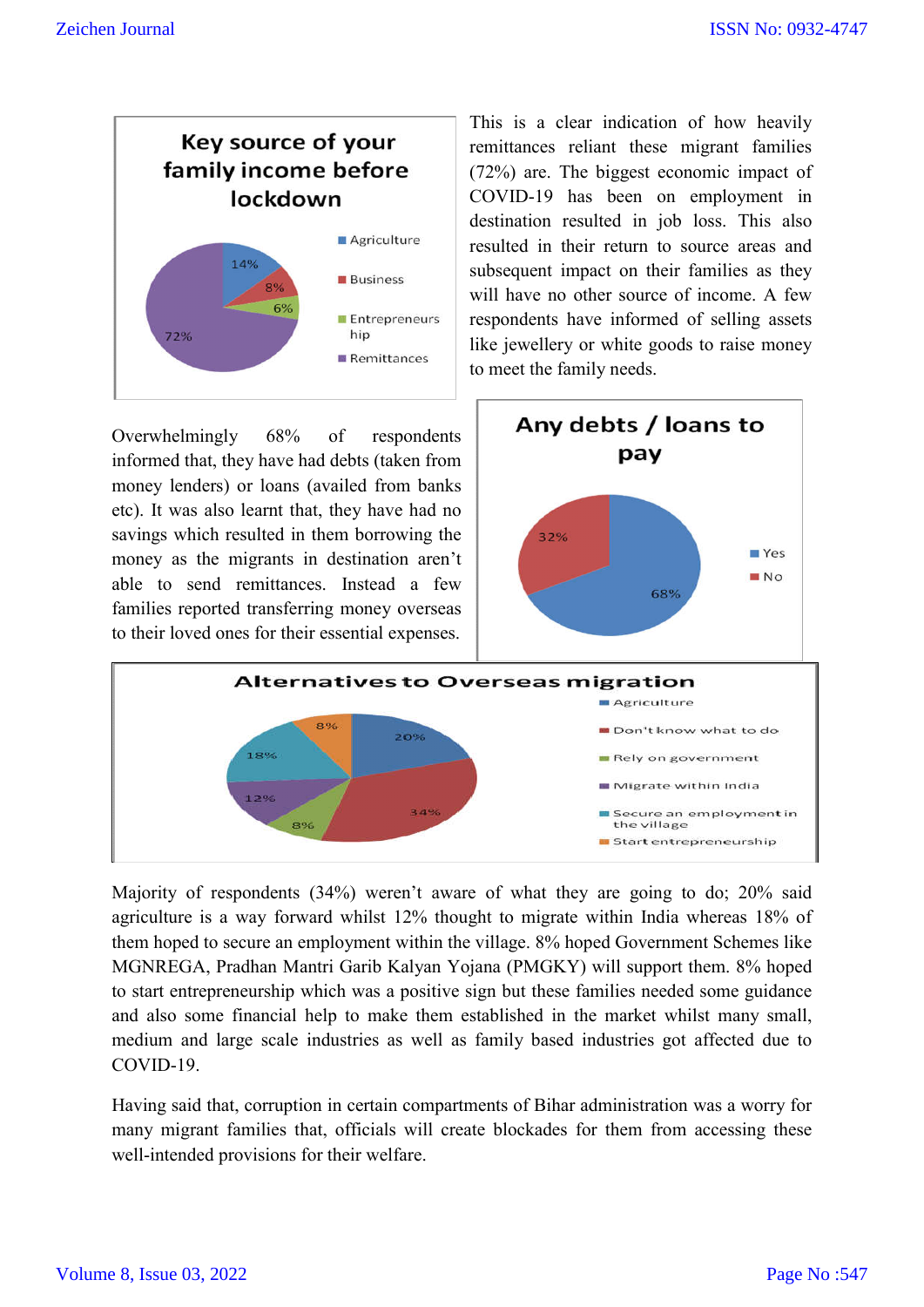### *3.1 Other than the above analysis the following pertinent points being noted during this study:*

In the case of Gulf countries, migrants have paid recruitment agencies huge amounts of money. Our research showed that a migrant to the Gulf region often pays more than a year's worth of expected wages as a fee to the recruitment agent before migrating. This varies from place to place depends on their level of education and the connections they have with migrants who are already migrated. There are occasions they have taken high interest loan from money lenders, but they are stranded and in a way bonded as they can't repay these debts due to loss of employment. There are chances of harassment and hardship that might increase the risk of abuse of migrant families especially if they have younger girls (child marriage, child sexual abuse) or boys (child labour) etc.

It has been a worry for many migrant families that, economic activities in the Gulf countries and probably worldwide are going to be impacted for a while. Whilst the investment into mega construction projects remains a limbo, this would mean overseas migration continued to be impacted. The majority of people in villages whom we met will not be able to find jobs for and it's not clear what will happen to them whilst they cannot think of alternatives and government is not coming up with any decisive strategic plans to assist them.

Like the core of social fabric, metal health is another aspect which got affected during coronavirus times. The understanding of stress, depression, Post-Traumatic Stress Disorder (PTSD) etc is almost non-existent in these villages, which also contributed to a few suicide deaths. But the casual factors surrounding people mental health remains unexplored.

There has been significant number of deaths being reported at quarantine centres as the conditions in a few of them were known to be inhumane. But there is no available authentic data and obtaining the same from the government proven to be a difficult task.

Unplanned nationwide lockdown resulted in scores of internal migrants undertaking arduous journeys on foot, tri cycles, bicycles and various other means of transport. Whilst waiting for authentic figure, we have calculated that, around 50-60 Bihar migrants have died during this period. Although Bihar government announced Rs 4,00,000 exgratia money for COVID-19 deaths, it is not clear what these migrant families will be offered for their loss. There has been no specific package of support announced for international migrants, which also demonstrates that, they haven't been given due recognition in the community.

Discrimination towards certain lower castes and climate change induced conditions has been a few underlying push factors for the cause of migration. Following COVID-19 returned migrants are worried that, they will be subject to such discrimination since they have returned to villages now and climate change continue to affect their farm based activities, which will make them to re-migrate by force.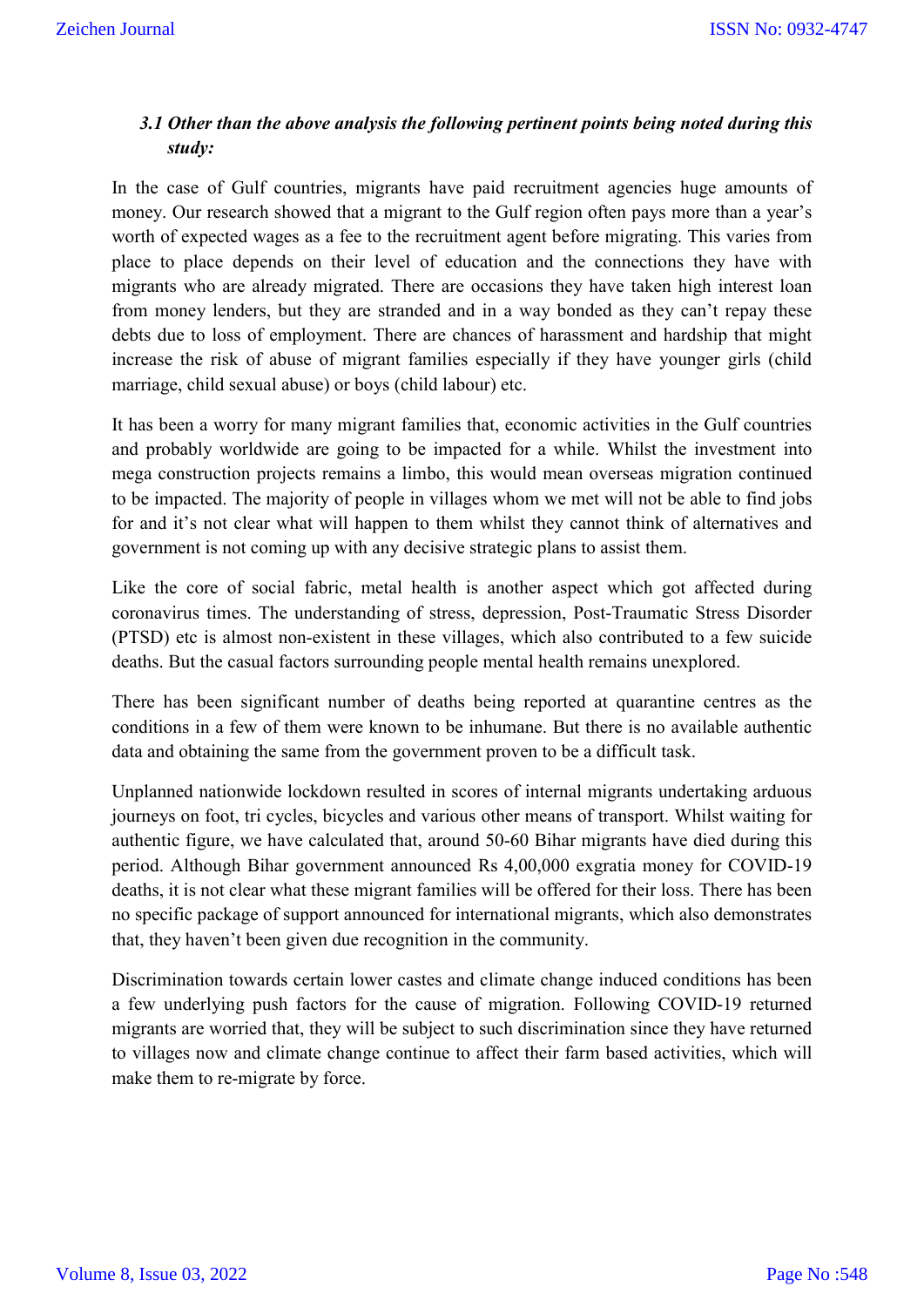### **4. Conclusion:**

Coronavirus turned out to be a crisis within a crisis as the pandemic has injected an unprecedented amount of uncertainty into the global economy. Modern humanity has two facets like a coin – lives and livelihoods, whereas this pandemic has come to close proximity of eroding both these facets urging people to think 'live or die' which also termed in local language as 'Jaan hai to Jahaan hain'. This has resulted in many international migrants wanted to return to their homeland coupled with the similar pressures being placed on them by their families in source areas.

Coronavirus is attacking societies at their core, claiming lives and people's livelihoods, the potential longer-term effects on the world economy and individual countries are dire. As stated by, António Guterres, Secretary - General of United Nations in March 2020 "This human crisis demands coordinated, decisive, inclusive and innovative policy action from the world's leading economies and maximum financial and technical support for the poorest and most vulnerable people and countries".

COVID-19 has resulted in re-migration whereas lack of government policies to bank on these migrants' skills (brain gain), underemployment at source areas, continued discrimination in the villages, increased burden of debts with no source of income has propagated many of these returned migrants to re-migrate to their destination as a few of these places have still shown similar kind of prospects to pre COVID-19.

#### **5. Recommendations:**

State and national government to maintain accurate and viable migrants' data in source and destination areas so that they can be extended required support during pandemic times. Indian Government to ensure the migration channels are safe whereas recruitment agents can be made responsible for migrants' safety and well-being in destination countries when unforeseen circumstances arise.

Central / State Government has to recognise the contribution being made by migrants to the national / local economy by conducting more research and raise awareness about the same so that, migrants and migrant families don't become subject to discrimination in their community especially during pandemic times.

As recommended by the UN's report, the key activities to be undertaken at these strange yet unprecedented times are - suppressing the transmission of the virus to control the pandemic; safeguarding people's lives and their livelihoods; learning from this human crisis to build back better. We hope that, we will be able to build resilience to fight and cope with this pandemic so that, we can leave a mark for future generations to learn from it.